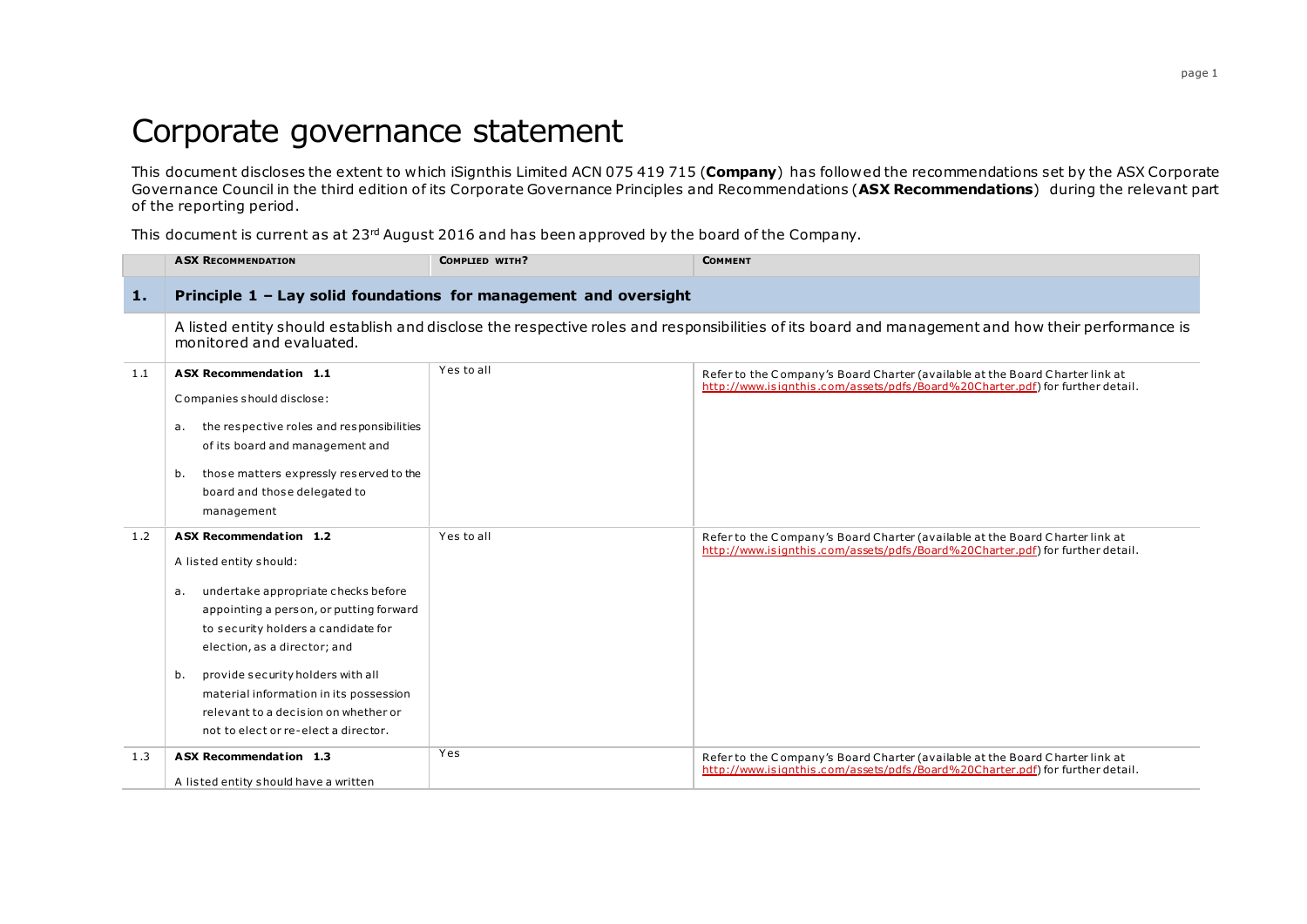| agreement with each director and senior<br>The Company confirms that it has entered into written agreements with each director<br>and senior executive.<br>executive setting out the terms of their<br>appointment.<br>Yes<br><b>ASX Recommendation 1.4</b><br>1.4<br>Refer to Section 1.5 of the Company's Board Charter (available at the Board Charter link<br>at http://www.isignthis.com/assets/pdfs/Board%20Charter.pdf) for further detail.<br>The company secretary of a listed entity<br>should be accountable directly to the board,<br>through the chair, on all matters to do with<br>the proper functioning of the board.<br>a. Yes<br><b>ASX Recommendation 1.5</b><br>1.5<br>The Company has established a diversity policy which covers factors such as gender,<br>race, ethnicity, disability, age, sexual orientation, gender identity, marital or family<br>b. Yes<br>A listed entity should:<br>status, religious or cultural background. The diversity policy includes a requirement for<br>the Company to establish measurable objectives for achieving gender diversity within<br>c. Will comply following reporting date<br>the organisation. The Board will receive an annual report from management on the<br>have a diversity policy which includes<br>а.<br>progress against the objectives.<br>requirements for the board or a<br>The Board intends to disclose the matters contemplated in ASX Recommendation 1.5,<br>relevant committee of the board to set<br>including its most recent 'Gender Equality Indicators', in future annual reports.<br>measurable objectives for achieving<br>Refer to the Company's Diversity Policy (available at the following link<br>gender diversity and to assess annually<br>http://www.isignthis.com/assets/pdfs/Diversity%20Policy.pdf) for further detail.<br>both the objectives and the entity's<br>progress in achieving them;<br>The proportion of women on the board, women in senior executive positions and women<br>employees in the whole organisation as at reporting date was as follows:<br>disclose that policy or a summary of it;<br>b.<br><b>Senior</b><br>and<br>Whole<br>executive<br>Gender<br><b>Board</b><br>positions<br>organisation<br>disclose as at the end of each reporting<br>$c_{\rm}$ .<br>No of women<br>$\mathbf{1}$<br>$\Omega$<br>6<br>period the measurable objectives for<br>0%<br>16%<br>27%<br>% women<br>achieving gender diversity set by the<br>board or a relevant committee of the<br>board in accordance with the entity's<br>diversity policy and its progress<br>towards achieving them, and either:<br>1. the respective proportions of men<br>and women on the board, in<br>senior executive positions and<br>across the whole organisation | <b>ASX RECOMMENDATION</b> | <b>COMPLIED WITH?</b> | <b>COMMENT</b> |  |  |  |
|---------------------------------------------------------------------------------------------------------------------------------------------------------------------------------------------------------------------------------------------------------------------------------------------------------------------------------------------------------------------------------------------------------------------------------------------------------------------------------------------------------------------------------------------------------------------------------------------------------------------------------------------------------------------------------------------------------------------------------------------------------------------------------------------------------------------------------------------------------------------------------------------------------------------------------------------------------------------------------------------------------------------------------------------------------------------------------------------------------------------------------------------------------------------------------------------------------------------------------------------------------------------------------------------------------------------------------------------------------------------------------------------------------------------------------------------------------------------------------------------------------------------------------------------------------------------------------------------------------------------------------------------------------------------------------------------------------------------------------------------------------------------------------------------------------------------------------------------------------------------------------------------------------------------------------------------------------------------------------------------------------------------------------------------------------------------------------------------------------------------------------------------------------------------------------------------------------------------------------------------------------------------------------------------------------------------------------------------------------------------------------------------------------------------------------------------------------------------------------------------------------------------------------------------------------------------------------------------------------------------------------------------------------------------------------------------------------------------------------------------------------------------|---------------------------|-----------------------|----------------|--|--|--|
|                                                                                                                                                                                                                                                                                                                                                                                                                                                                                                                                                                                                                                                                                                                                                                                                                                                                                                                                                                                                                                                                                                                                                                                                                                                                                                                                                                                                                                                                                                                                                                                                                                                                                                                                                                                                                                                                                                                                                                                                                                                                                                                                                                                                                                                                                                                                                                                                                                                                                                                                                                                                                                                                                                                                                                     |                           |                       |                |  |  |  |
|                                                                                                                                                                                                                                                                                                                                                                                                                                                                                                                                                                                                                                                                                                                                                                                                                                                                                                                                                                                                                                                                                                                                                                                                                                                                                                                                                                                                                                                                                                                                                                                                                                                                                                                                                                                                                                                                                                                                                                                                                                                                                                                                                                                                                                                                                                                                                                                                                                                                                                                                                                                                                                                                                                                                                                     |                           |                       |                |  |  |  |
| (including how the entity has                                                                                                                                                                                                                                                                                                                                                                                                                                                                                                                                                                                                                                                                                                                                                                                                                                                                                                                                                                                                                                                                                                                                                                                                                                                                                                                                                                                                                                                                                                                                                                                                                                                                                                                                                                                                                                                                                                                                                                                                                                                                                                                                                                                                                                                                                                                                                                                                                                                                                                                                                                                                                                                                                                                                       |                           |                       |                |  |  |  |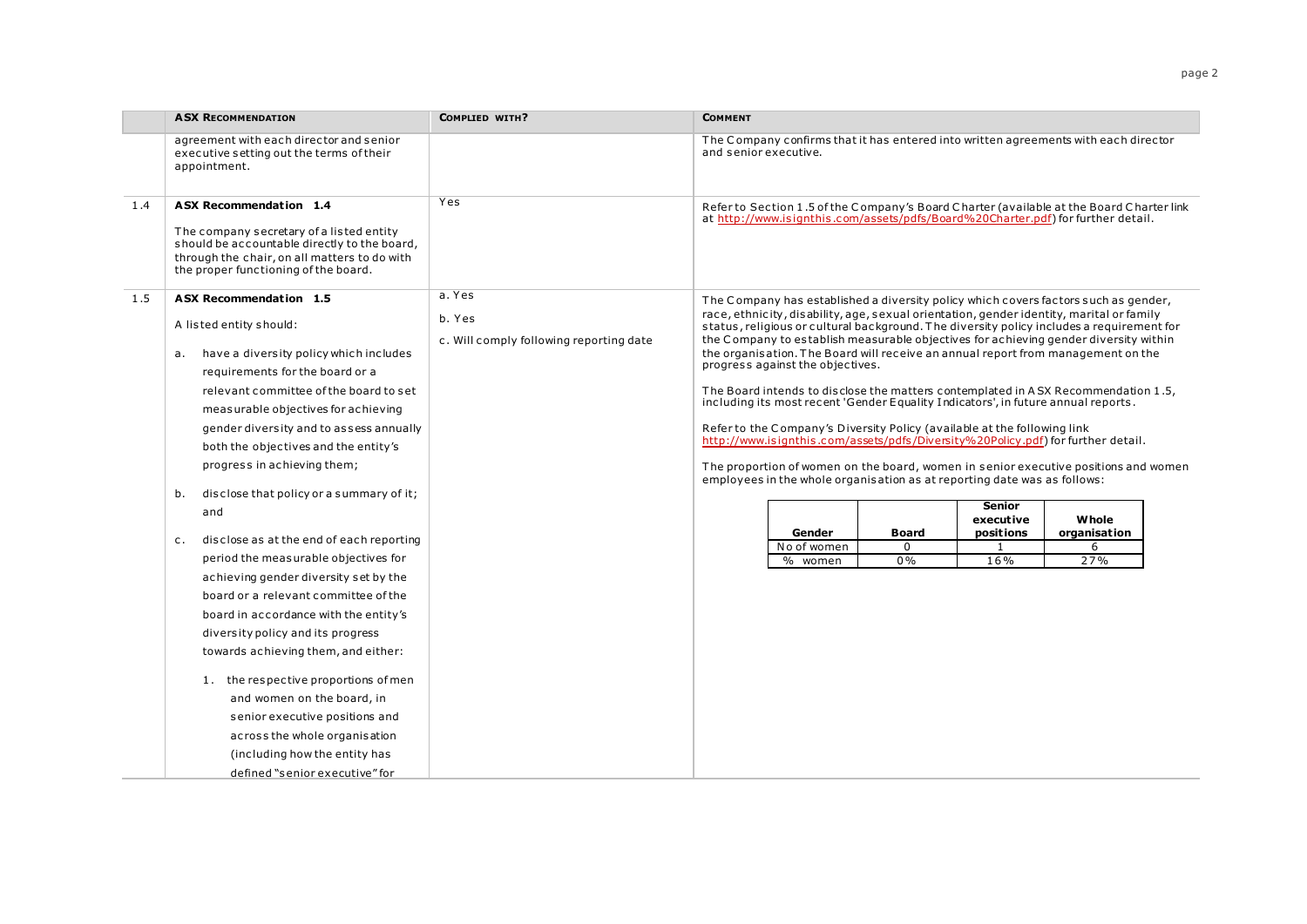|     | <b>ASX RECOMMENDATION</b>                                                                                                                                                                                                                                                                                                                                                                   | COMPLIED WITH?   | <b>COMMENT</b>                                                                                                                                                                                                                                                                                                                                                                                                                                                                                                                                                                                                                                                               |
|-----|---------------------------------------------------------------------------------------------------------------------------------------------------------------------------------------------------------------------------------------------------------------------------------------------------------------------------------------------------------------------------------------------|------------------|------------------------------------------------------------------------------------------------------------------------------------------------------------------------------------------------------------------------------------------------------------------------------------------------------------------------------------------------------------------------------------------------------------------------------------------------------------------------------------------------------------------------------------------------------------------------------------------------------------------------------------------------------------------------------|
|     | these purposes); or<br>2. if the entity is a "relevant<br>employer" under the Workplace<br>Gender Equality Act, the entity's<br>most recent "Gender Equality<br>Indicators", as defined in and<br>published under that Act.                                                                                                                                                                 |                  |                                                                                                                                                                                                                                                                                                                                                                                                                                                                                                                                                                                                                                                                              |
| 1.6 | <b>ASX Recommendation 1.6</b><br>A listed entity should:<br>have and disclose a process for<br>a.<br>periodically evaluating the performance<br>of the board, its committees and<br>individual directors; and<br>disclose, in relation to each reporting<br>b.<br>period, whether a performance<br>evaluation was undertaken in the<br>reporting period in accordance with<br>that process. | a. Yes<br>b. Yes | Refer to the Company's Board Charter (available at the Board Charter link at<br>a.<br>http://www.isignthis.com/assets/pdfs/Board%20Charter.pdf) for further detail.<br>The Board undertakes ongoing self-assessment and includes a review of the<br>b.<br>performance of the Board, the Board Committees and each Director. The review;<br>compared the performance of the Board and each Committee with the<br>requirements of its Charter;<br>critically reviewed the composition of the Board; and<br>$\bullet$<br>reviewed the Board and each Committee Charter to consider whether any<br>$\bullet$<br>amendments to the Charters were deemed necessary or appropriate. |
| 1.7 | ASX Recommendation 1.7<br>A listed entity should:<br>have and disclose a process for<br>а.<br>periodically evaluating the performance<br>of its senior executives; and<br>disclose, in relation to each reporting<br>b.<br>period, whether a performance<br>evaluation was undertaken in the<br>reporting period in accordance with<br>that process.                                        | a. Yes<br>b. Yes | Refer to the Company's Board Charter (available at the Board Charter link at<br>a.<br>http://www.isignthis.com/assets/pdfs/Board%20Charter.pdf) for further detail.<br>The Board undertook a review of the senior executives during the period ending<br>b.<br>30 June 2016. The review;<br>• compared the performance of each senior executive against set duties and<br>indicators per their employment agreements as well as the overall<br>performance of the company and its results.                                                                                                                                                                                   |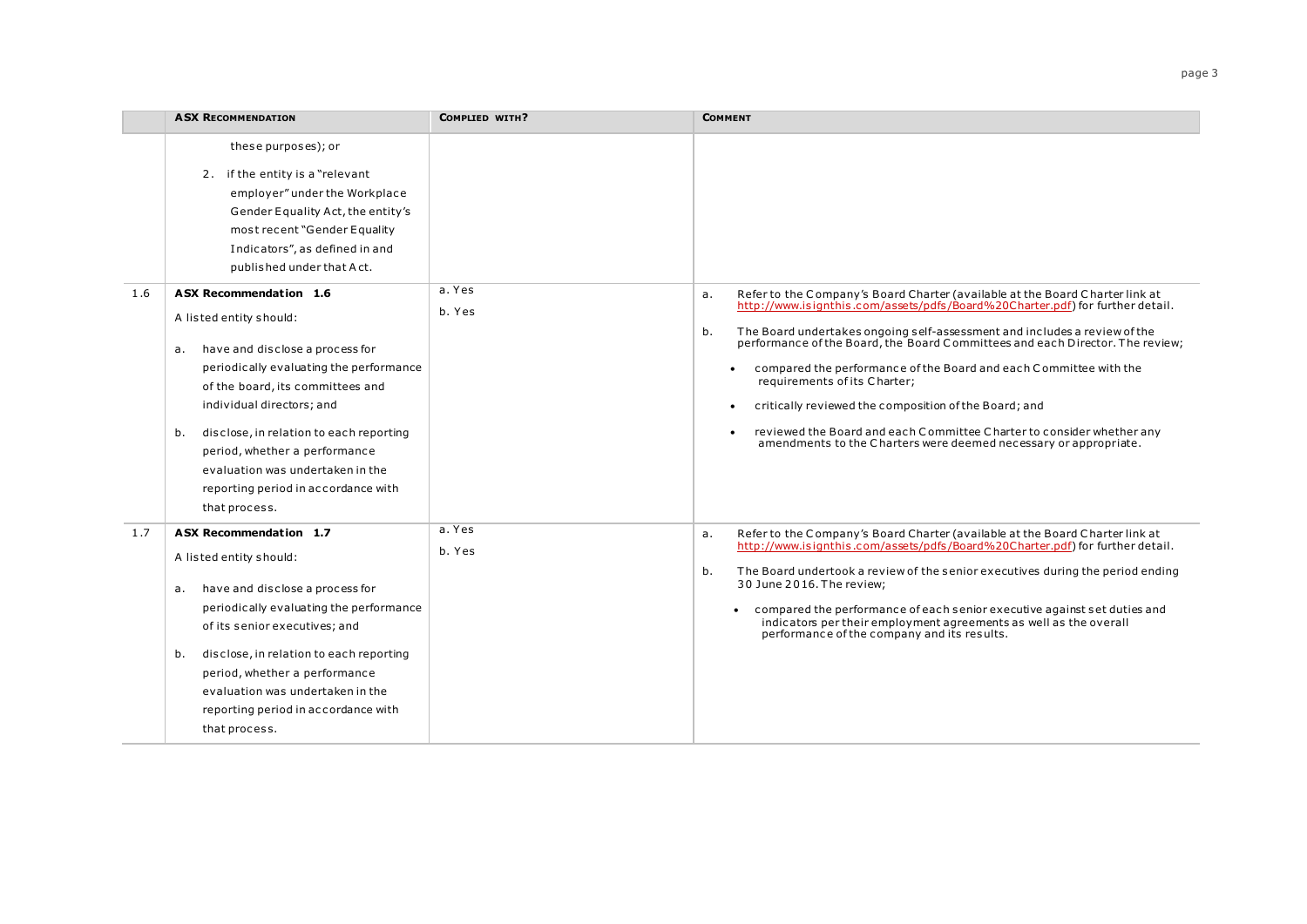|     | <b>ASX RECOMMENDATION</b>                                                                                                                                                                 | COMPLIED WITH? | <b>COMMENT</b>                                                                                                                                                       |
|-----|-------------------------------------------------------------------------------------------------------------------------------------------------------------------------------------------|----------------|----------------------------------------------------------------------------------------------------------------------------------------------------------------------|
| 2.  | Principle 2 - Structure the board to add value                                                                                                                                            |                |                                                                                                                                                                      |
|     |                                                                                                                                                                                           |                | A listed entity should have a board of an appropriate size, composition, skills and commitment to enable it to discharge its duties effectively.                     |
| 2.1 | <b>ASX Recommendation 2.1</b>                                                                                                                                                             | a. No          | A Nomination Committee has not been established. Due to the size of the Company and<br>its Board, the Board does not consider it necessary to establish a Nomination |
|     | The board of a listed entity should:                                                                                                                                                      | 1. N/A         | Committee. The Board will fulfil the roles and responsibilities in relation to nomination.                                                                           |
|     | have a nomination committee which:<br>а.                                                                                                                                                  | 2. N/A         | Refer to the Company's Board Charter (available at the Nomination Charter link at                                                                                    |
|     | 1. has at least three members, a                                                                                                                                                          | 3. N/A         | http://www.isignthis.com/assets/pdfs/Nomination%20Committee%20Charter.pdf) for<br>further detail.                                                                    |
|     | majority of whom are independent                                                                                                                                                          | 4. N/A         | The Company intends to disclose the matters contemplated by Recommendation 2.1(b)                                                                                    |
|     | directors; and                                                                                                                                                                            | 5. N/A         | in future annual reports.                                                                                                                                            |
|     | 2. is chaired by an independent<br>director,                                                                                                                                              | b. Yes         |                                                                                                                                                                      |
|     | and disclose:                                                                                                                                                                             |                |                                                                                                                                                                      |
|     | 3. the charter of the committee;                                                                                                                                                          |                |                                                                                                                                                                      |
|     | 4. the members of the committee;<br>and                                                                                                                                                   |                |                                                                                                                                                                      |
|     | 5. as at the end of each reporting<br>period, the number of times the<br>committee met throughout the<br>period and the individual<br>attendances of the members at<br>those meetings; or |                |                                                                                                                                                                      |
|     | if it does not have a nomination<br>b.<br>committee, disclose that fact and the                                                                                                           |                |                                                                                                                                                                      |
|     | processes it employs to address board                                                                                                                                                     |                |                                                                                                                                                                      |
|     | succession issues and to ensure that                                                                                                                                                      |                |                                                                                                                                                                      |
|     | the board has the appropriate balance                                                                                                                                                     |                |                                                                                                                                                                      |
|     | of skills, knowledge, experience,                                                                                                                                                         |                |                                                                                                                                                                      |
|     | independence and diversity to enable it                                                                                                                                                   |                |                                                                                                                                                                      |
|     | to discharge its duties and                                                                                                                                                               |                |                                                                                                                                                                      |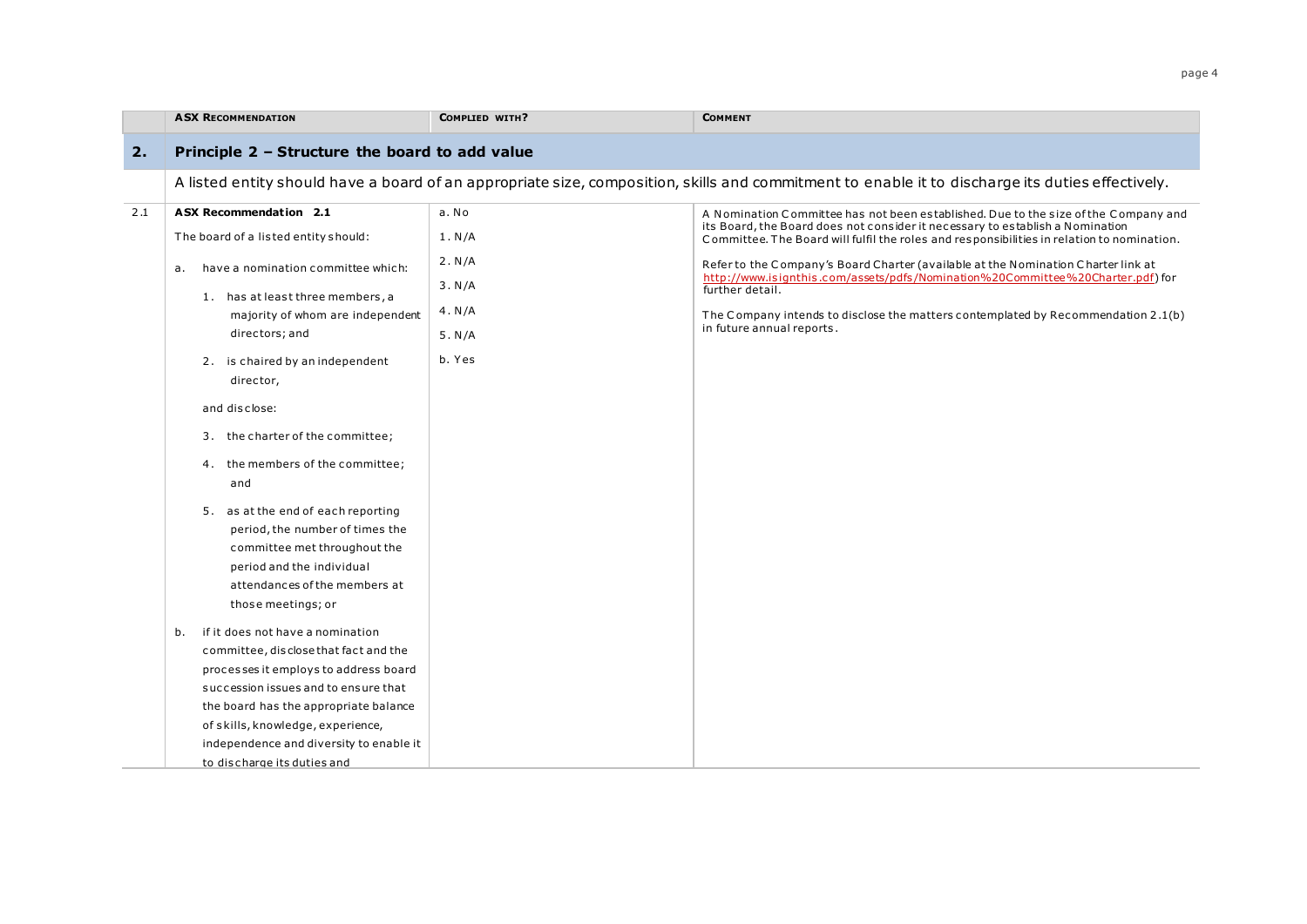|     | <b>ASX RECOMMENDATION</b>                                                                                                                                                                                                                                                                                                                                                                                                                                                                                                                                                                                    | COMPLIED WITH?             | <b>COMMENT</b>                                                                                                                                                                                                                                                                                                                                                                                                                                                                                                                                                                                                                                                                                                                                                                                                                                                                                                                                                                                                                                                                                                                                                                                                                                                                                                                     |
|-----|--------------------------------------------------------------------------------------------------------------------------------------------------------------------------------------------------------------------------------------------------------------------------------------------------------------------------------------------------------------------------------------------------------------------------------------------------------------------------------------------------------------------------------------------------------------------------------------------------------------|----------------------------|------------------------------------------------------------------------------------------------------------------------------------------------------------------------------------------------------------------------------------------------------------------------------------------------------------------------------------------------------------------------------------------------------------------------------------------------------------------------------------------------------------------------------------------------------------------------------------------------------------------------------------------------------------------------------------------------------------------------------------------------------------------------------------------------------------------------------------------------------------------------------------------------------------------------------------------------------------------------------------------------------------------------------------------------------------------------------------------------------------------------------------------------------------------------------------------------------------------------------------------------------------------------------------------------------------------------------------|
|     | responsibilities effectively.                                                                                                                                                                                                                                                                                                                                                                                                                                                                                                                                                                                |                            |                                                                                                                                                                                                                                                                                                                                                                                                                                                                                                                                                                                                                                                                                                                                                                                                                                                                                                                                                                                                                                                                                                                                                                                                                                                                                                                                    |
| 2.2 | ASX Recommendation 2.2<br>A listed entity should have and disclose a<br>board skills matrix setting out the mix of<br>skills and diversity that the board currently<br>has or is looking to achieve in its<br>membership.                                                                                                                                                                                                                                                                                                                                                                                    | Yes                        | Refer to the Company's Board Charter (available at the Board Charter link at<br>http://www.isignthis.com/assets/pdfs/Board%20Charter.pdf) for further detail.                                                                                                                                                                                                                                                                                                                                                                                                                                                                                                                                                                                                                                                                                                                                                                                                                                                                                                                                                                                                                                                                                                                                                                      |
| 2.3 | <b>ASX Recommendation 2.3</b><br>A listed entity should disclose:<br>the names of the directors considered<br>а.<br>by the board to be independent<br>directors;<br>if a director has an interest, position,<br>b.<br>association or relationship of the type<br>described in Box 2.3 but the board is of<br>the opinion that it does not compromise<br>the independence of the director, the<br>nature of the interest, position,<br>association or relationship in question<br>and an explanation of why the board is<br>of that opinion; and<br>the length of service of each director.<br>C <sub>1</sub> | a. Yes<br>b. Yes<br>c. Yes | The Board consists of four Directors, three of which (being Timothy Hart, Scott<br>Minehane and Barnaby Egerton-Warburton) are non-executive directors.<br>The Board considers each non-executive director to be independent having regard to the<br>indicia in Box 2.3 in the ASX Recommendations. The Board considers that Timothy Hart,<br>Scott Minehane and Barnaby Egerton-Warburton are otherwise free from any business<br>or other relationship that could materially interfere with, or reasonably be perceived to<br>interfere with, the independent exercise of their judgement, and that each of these<br>Directors is able to fulfil the role of independent Director for the purposes of the ASX<br>Recommendations.<br>The other Director, Nickolas John Karantzis is currently considered by the Board to not<br>be independent on the basis that he is also engaged in an executive management role.<br>As the Company was recently re-quoted on the ASX in March 2015, the Directors'<br>lengths of service are relatively short. The lengths of service are as follows:<br>Nickolas John Karantzis - 1 year and 8 months<br>$\bullet$<br>Timothy Hart - 1 year and 8 months<br>$\bullet$<br>Scott Minehane - 1 year and 8 months<br>$\bullet$<br>Barnaby Egerton-Warburton - 9 years and 2 months<br>$\bullet$ |
| 2.4 | <b>ASX Recommendation 2.4</b><br>A majority of the board of a listed entity<br>should be independent directors.                                                                                                                                                                                                                                                                                                                                                                                                                                                                                              | Yes                        | As noted above in Recommendation 2.3, the Board is composed of a majority of<br>independent directors.                                                                                                                                                                                                                                                                                                                                                                                                                                                                                                                                                                                                                                                                                                                                                                                                                                                                                                                                                                                                                                                                                                                                                                                                                             |
| 2.5 | <b>ASX Recommendation 2.5</b><br>The chair of the board of a listed entity<br>should be an independent director and, in<br>particular, should not be the same person as<br>the CEO of the entity.                                                                                                                                                                                                                                                                                                                                                                                                            | Yes                        | The Chairman, Timothy Hart is an independent director. The Board believes that Mr<br>Hart is the most appropriate person for the position of Chairman because of his<br>expertise and his in-depth knowledge of the Company and the industry and markets in<br>which it operates.<br>The roles of Chairman and Chief Executive Officer are exercised by different individuals,<br>being Timothy Hart and Nickolas John Karantzis respectively.                                                                                                                                                                                                                                                                                                                                                                                                                                                                                                                                                                                                                                                                                                                                                                                                                                                                                     |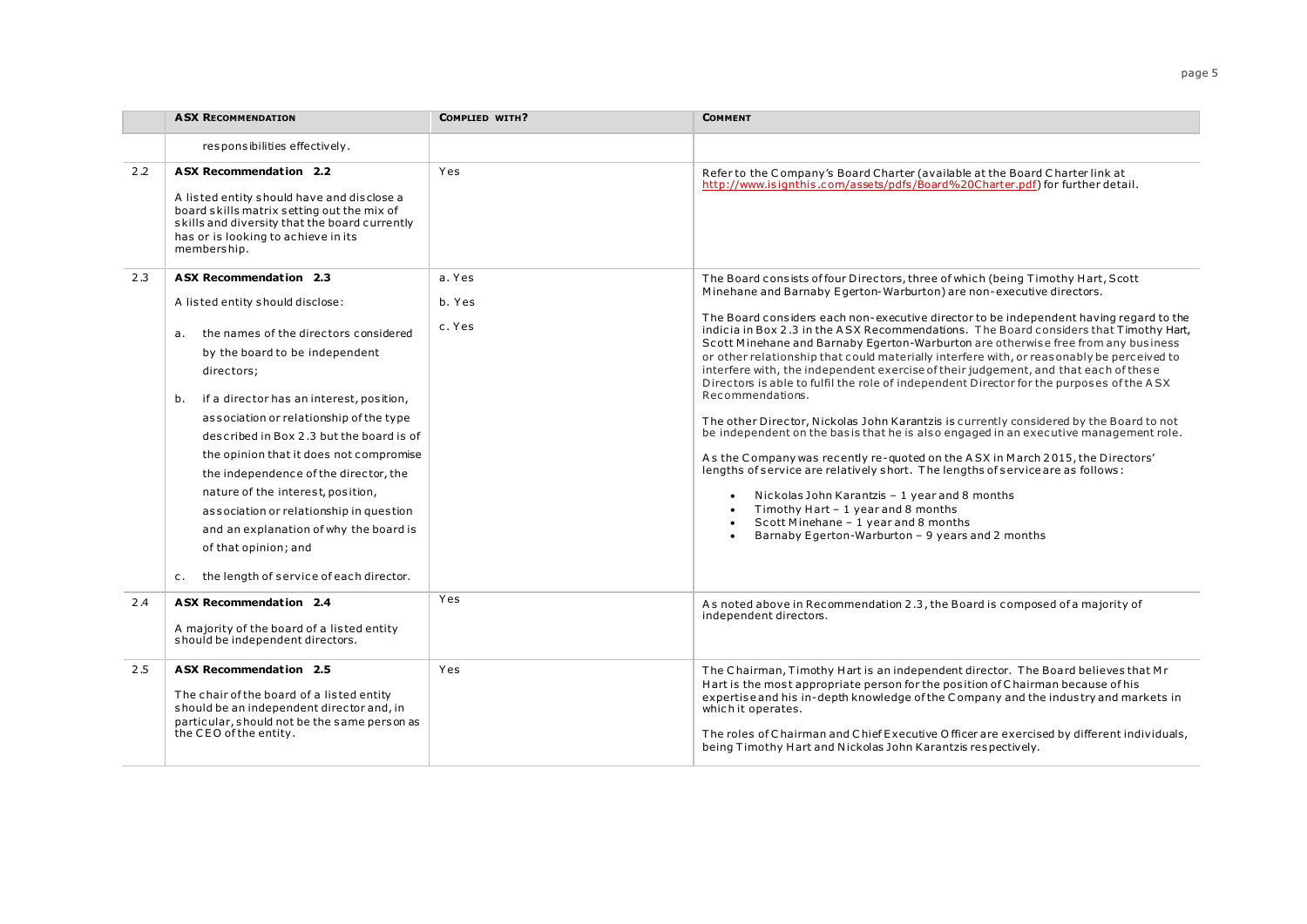|     | <b>ASX RECOMMENDATION</b>                                                                                                                                                                                                                                                                              | COMPLIED WITH? | <b>COMMENT</b>                                                                                                                                                             |
|-----|--------------------------------------------------------------------------------------------------------------------------------------------------------------------------------------------------------------------------------------------------------------------------------------------------------|----------------|----------------------------------------------------------------------------------------------------------------------------------------------------------------------------|
| 2.6 | <b>ASX Recommendation 2.6</b><br>A listed entity should have a program for<br>inducting new directors and provide<br>appropriate professional development<br>opportunities for directors to develop and<br>maintain the skills and knowledge needed to<br>perform their role as directors effectively. | Yes            | Refer to the Company's Board Charter (available at the Board Charter link at<br>http://www.isignthis.com/assets/pdfs/Board%20Charter.pdf) for further detail.              |
| 3.  | Principle 3 - Act ethically and responsibly                                                                                                                                                                                                                                                            |                |                                                                                                                                                                            |
|     | A listed entity should act ethically and responsibly.                                                                                                                                                                                                                                                  |                |                                                                                                                                                                            |
| 3.1 | ASX Recommendation 3.1<br>A listed entity should:<br>have a code of conduct for its directors,<br>а.<br>senior executives and employees; and<br>disclose that code or a summary of it.<br>b.                                                                                                           | Yes to all     | Refer to the Company's Board Charter (available at the Board Charter link at<br>http://www.isignthis.com/assets/pdfs/Code%20of%20Conduct.pdf) for further detail.          |
| 4.  | Principle 4 - Safeguard integrity in corporate reporting                                                                                                                                                                                                                                               |                |                                                                                                                                                                            |
|     |                                                                                                                                                                                                                                                                                                        |                | A listed entity should have formal and rigorous processes that independently verify and safequard the integrity of its corporate reporting.                                |
| 4.1 | ASX Recommendation 4.1                                                                                                                                                                                                                                                                                 | a) Yes         | An audit committee has been established. The members of the Audit Committee are                                                                                            |
|     | The board of a listed entity should:                                                                                                                                                                                                                                                                   | 1) Yes         | Timothy Hart, Scott Minehane and Barnaby Egerton-Warburton. The Audit Committee is<br>chaired by Mr Scott Minehane who is an independent Non-executive Director and who is |
|     | have an audit committee which:<br>а.                                                                                                                                                                                                                                                                   | 2) Yes         | not the chair of the Board.                                                                                                                                                |
|     | 1. has at least three members, all of                                                                                                                                                                                                                                                                  | 3) Yes         | Refer to Directors Report included in the Company's 2016 Annual Report for<br>qualifications of Directors.                                                                 |
|     | whom are non-executive directors                                                                                                                                                                                                                                                                       | 4) Yes         | The Audit Committee has met four times during the financial year.                                                                                                          |

and a majority of whom are independent directors; and 2. is chaired by an independent director, who is not the chair of the board, and disclose: 5 ) Y es b) N /A Refer to the C ompany's Audit Committee C harter (available at the A udit C ommittee C harter link at [http://www.is ignthis .c om/assets/pdfs /Audit%20and%20Risk%20Committee%20Charter](http://www.isignthis.com/assets/pdfs/Audit%20and%20Risk%20Committee%20Charter.pdf) [.pdf\)](http://www.isignthis.com/assets/pdfs/Audit%20and%20Risk%20Committee%20Charter.pdf) for further detail.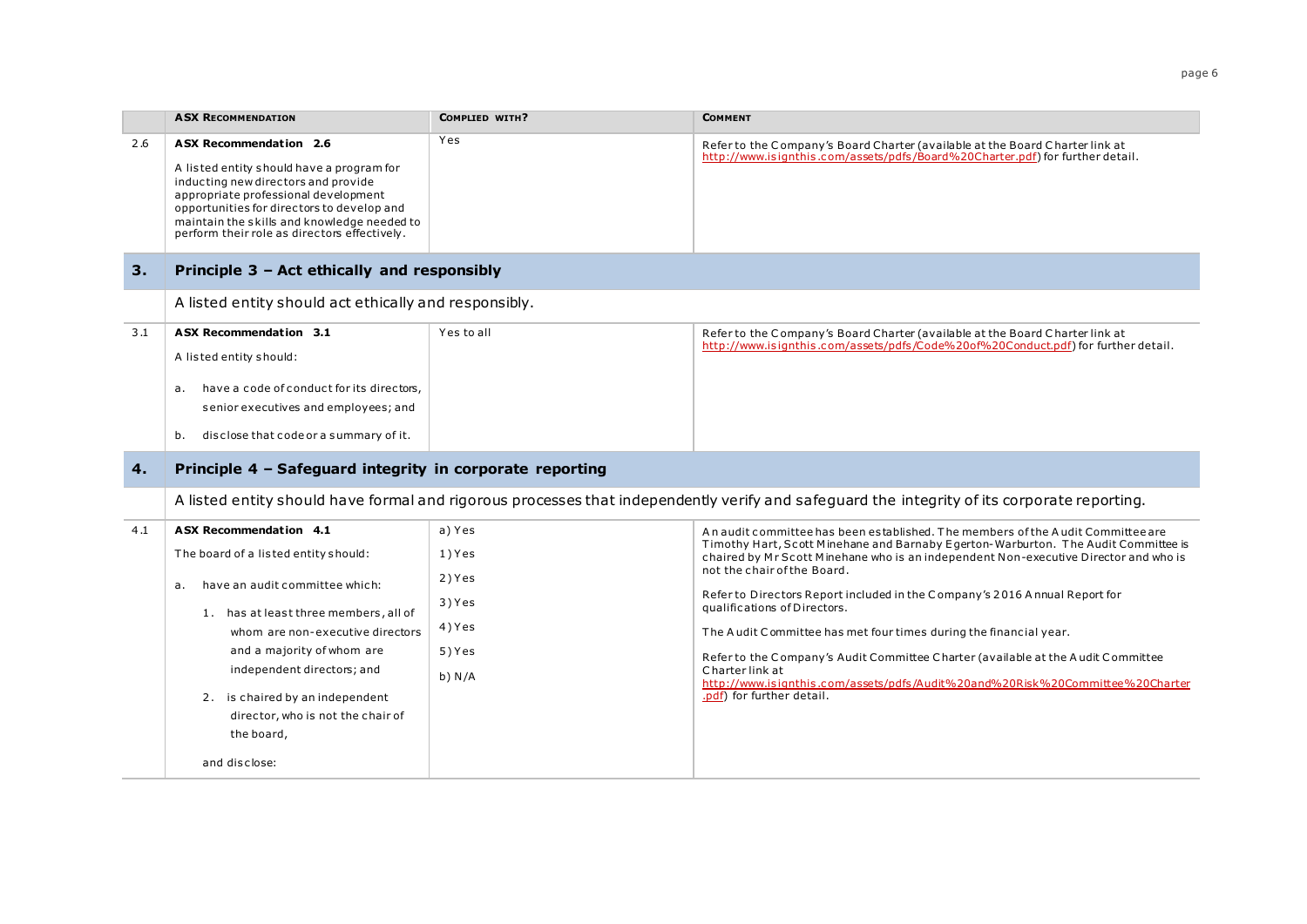|     | <b>ASX RECOMMENDATION</b>                                                                                                                                                                                                                                                                                                                                                                                                                                                                                                                                                                                                                    | <b>COMPLIED WITH?</b> | <b>COMMENT</b>                                                                                                                                                                                                                                                                                                                                                                                                                                                        |
|-----|----------------------------------------------------------------------------------------------------------------------------------------------------------------------------------------------------------------------------------------------------------------------------------------------------------------------------------------------------------------------------------------------------------------------------------------------------------------------------------------------------------------------------------------------------------------------------------------------------------------------------------------------|-----------------------|-----------------------------------------------------------------------------------------------------------------------------------------------------------------------------------------------------------------------------------------------------------------------------------------------------------------------------------------------------------------------------------------------------------------------------------------------------------------------|
|     | 3. the charter of the committee;<br>4. the relevant qualifications and<br>experience of the members of the<br>committee; and<br>5. in relation to each reporting<br>period, the number of times the<br>committee met throughout the<br>period and the individual<br>attendances of the members at<br>those meetings; or                                                                                                                                                                                                                                                                                                                      |                       |                                                                                                                                                                                                                                                                                                                                                                                                                                                                       |
|     | if it does not have an audit committee,<br>b.<br>disclose that fact and the processes it<br>employs that independently verify and<br>safeguard the integrity of its corporate<br>reporting, including the processes for<br>the appointment and removal of the<br>external auditor and the rotation of the<br>audit engagement partner.                                                                                                                                                                                                                                                                                                       |                       |                                                                                                                                                                                                                                                                                                                                                                                                                                                                       |
| 4.2 | ASX Recommendation 4.2<br>The board of a listed entity should, before it<br>approves the entity's financial statements<br>for a financial period, receive from its CEO<br>and CFO a declaration that, in their opinion,<br>the financial records of the entity have been<br>properly maintained and that the financial<br>statements comply with the appropriate<br>accounting standards and give a true and<br>fair view of the financial position and<br>performance of the entity and that the<br>opinion has been formed on the basis of a<br>sound system of risk management and<br>internal control which is operating<br>effectively. | Yes                   | A decision by the Board to approve the Company's financial statements for a financial<br>period is subject to receipt, from its Chief Executive Officer and Chief Financial Officer<br>and Company Secretary, of a declaration in accordance with section 295A of the<br>Corporations Act and ASX Recommendation 4.2.<br>Refer to the Company's Board Charter (available at the Board Charter link at<br>http://www.isignthis.com/for-investors/) for further detail. |
| 4.3 | ASX Recommendation 4.3<br>A listed entity that has an AGM should<br>ensure that its external auditor attends its                                                                                                                                                                                                                                                                                                                                                                                                                                                                                                                             | Yes                   | The Company's external auditor does attend AGMs.                                                                                                                                                                                                                                                                                                                                                                                                                      |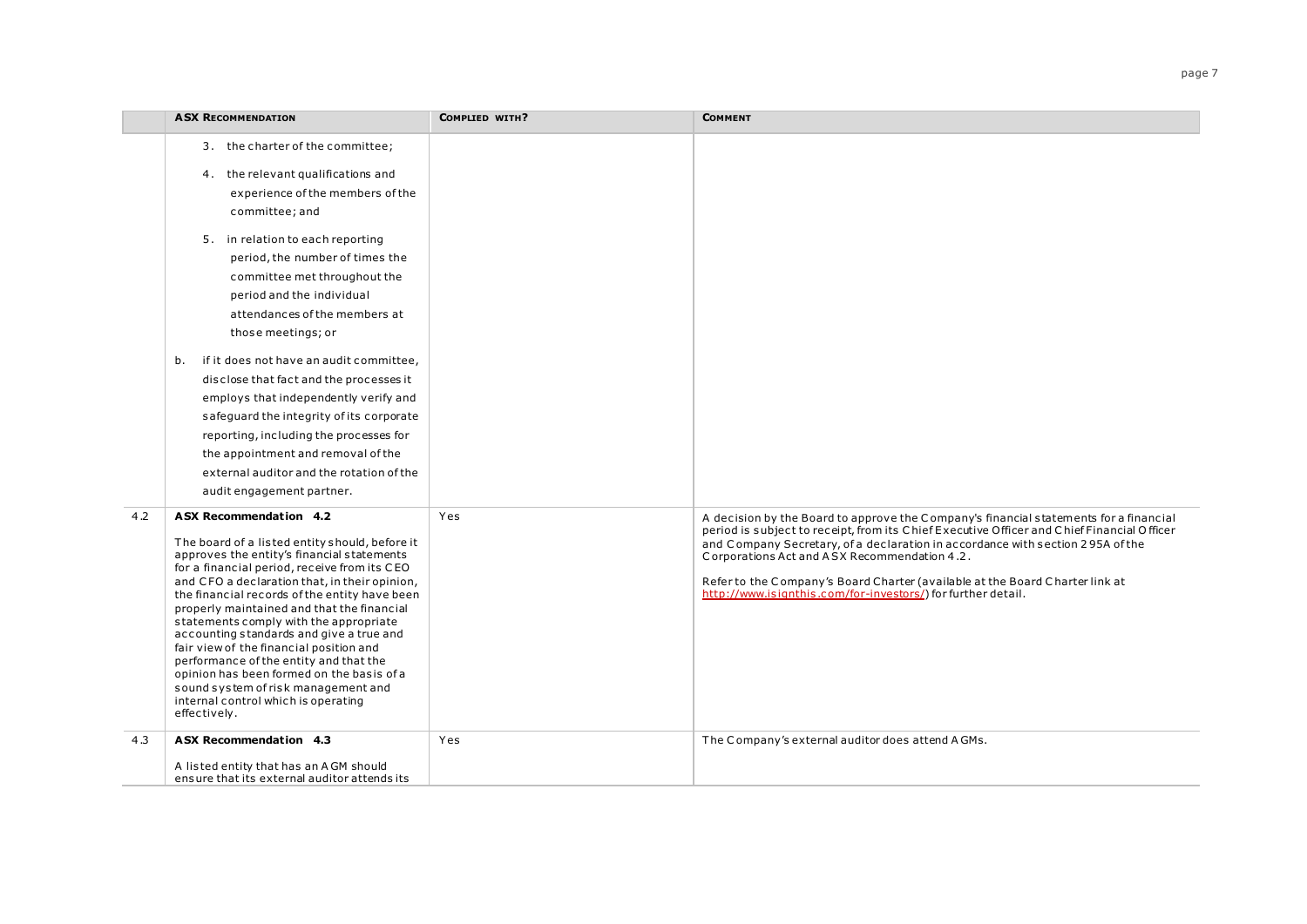|     | <b>ASX RECOMMENDATION</b>                                                                                      | <b>COMPLIED WITH?</b> | <b>COMMENT</b>                                                                                                                                                                                                                                                            |
|-----|----------------------------------------------------------------------------------------------------------------|-----------------------|---------------------------------------------------------------------------------------------------------------------------------------------------------------------------------------------------------------------------------------------------------------------------|
|     | AGM and is available to answer questions<br>from security holders relevant to the audit.                       |                       |                                                                                                                                                                                                                                                                           |
| 5.  | Principle 5 - Make timely and balanced disclosure                                                              |                       |                                                                                                                                                                                                                                                                           |
|     | material effect on the price or value of its securities.                                                       |                       | A listed entity should make timely and balanced disclosure of all matters concerning it that a reasonable person would expect to have a                                                                                                                                   |
| 5.1 | <b>ASX Recommendation 5.1</b>                                                                                  | Yes to all            | The Company has adopted a continuous disclosure policy which establishes processes                                                                                                                                                                                        |
|     | A listed entity should:                                                                                        |                       | and procedures designed to ensure that Directors and management are aware of and<br>fulfil their obligations in relation to the timely disclosure of material price-sensitive<br>information. Under the disclosure policy, the Board will be responsible for managing the |
|     | have a written policy for complying with<br>a.                                                                 |                       | Company's compliance with its continuous disclosure obligations.                                                                                                                                                                                                          |
|     | its continuous disclosure obligations                                                                          |                       | For further detail refer to the Company's Continuous Disclosure Policy (available at the<br>Continuous Disclosure Policy link at                                                                                                                                          |
|     | under the Listing Rules; and                                                                                   |                       | http://www.isignthis.com/assets/pdfs/Continuous%20Disclosure%20Policy.pdf).                                                                                                                                                                                               |
|     | disclose that policy or a summary of it.<br>b.                                                                 |                       |                                                                                                                                                                                                                                                                           |
| 6.  | Principle 6 - Respect the rights of security holders<br>exercise those rights effectively.                     |                       | A listed entity should respect the rights of its security holders by providing them with appropriate information and facilities to allow them to                                                                                                                          |
| 6.1 | ASX Recommendation 6.1                                                                                         | Yes                   | The Company has established a shareholder communications policy which supports its                                                                                                                                                                                        |
|     | A listed entity should provide information                                                                     |                       | commitment to effective communication with Shareholders. Information about itself and                                                                                                                                                                                     |
|     | about itself and its governance to investors<br>via its website.                                               |                       | its governance is available on the 'Investor' section of the Company's website, accessible<br>from the Investors link at<br>http://www.isignthis.com/assets/pdfs/Shareholders%20Communication%20Policy.pdf.                                                               |
| 6.2 | ASX Recommendation 6.2                                                                                         | Yes                   | For further detail refer to the Company's Shareholder Communications Policy (available                                                                                                                                                                                    |
|     | A listed entity should design and implement                                                                    |                       | at the Shareholder Communications Policy link at<br>http://www.isignthis.com/assets/pdfs/Shareholders%20Communication%20Policy.pdf).                                                                                                                                      |
|     | an investor relations program to facilitate<br>effective two-way communication with<br>investors.              |                       |                                                                                                                                                                                                                                                                           |
| 6.3 | ASX Recommendation 6.3                                                                                         | Yes                   | For further detail refer to the Company's Shareholder Communications Policy (available                                                                                                                                                                                    |
|     | A listed entity should disclose the policies                                                                   |                       | at the Shareholder Communications Policy link at<br>http://www.isignthis.com/assets/pdfs/Shareholders%20Communication%20Policy.pdf).                                                                                                                                      |
|     | and processes it has in place to facilitate and<br>encourage participation at meetings of<br>security holders. |                       |                                                                                                                                                                                                                                                                           |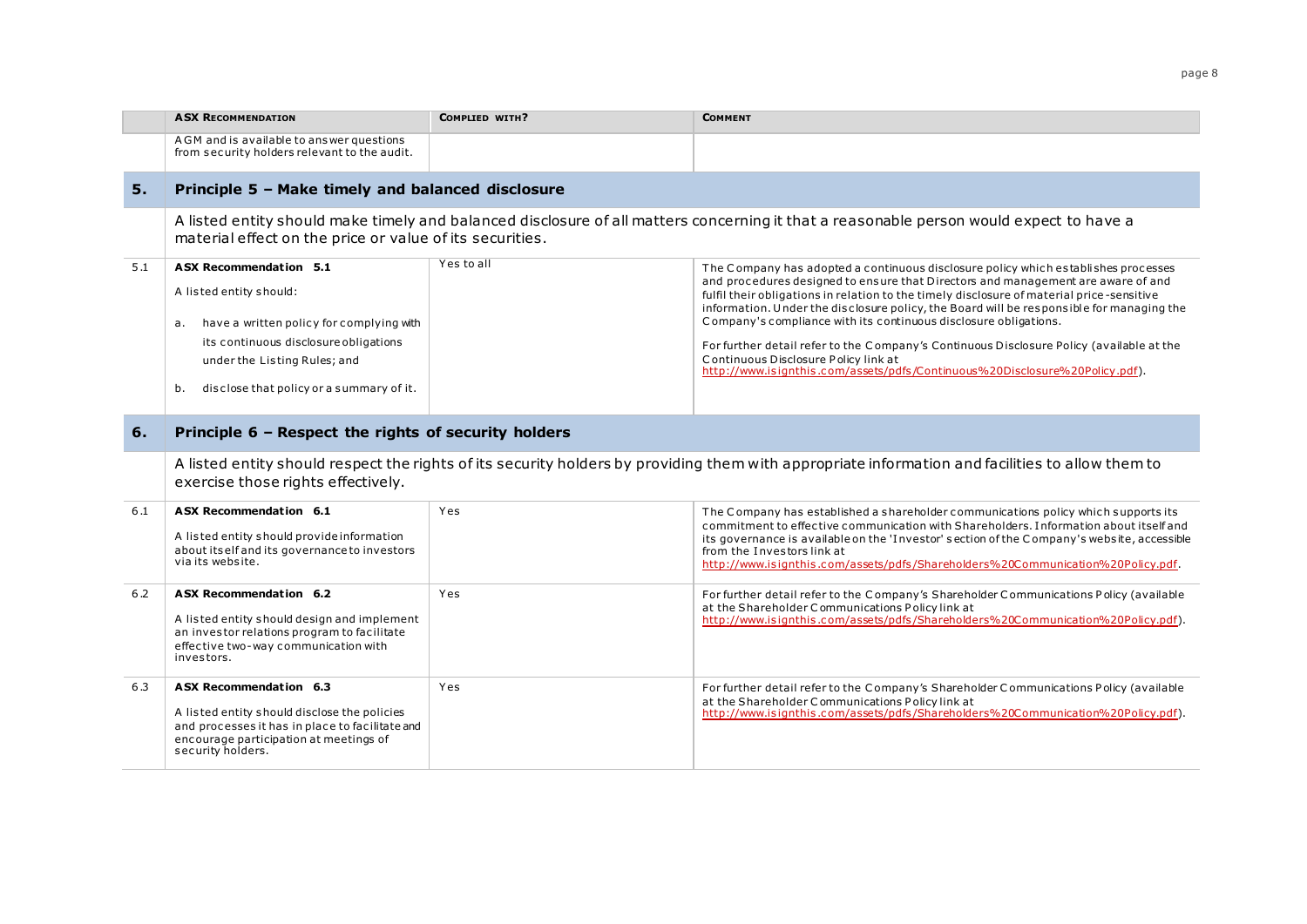|      | <b>ASX RECOMMENDATION</b>                                                                                                                                                                               | COMPLIED WITH? | <b>COMMENT</b>                                                                                                                                                                                                                 |
|------|---------------------------------------------------------------------------------------------------------------------------------------------------------------------------------------------------------|----------------|--------------------------------------------------------------------------------------------------------------------------------------------------------------------------------------------------------------------------------|
| -6.4 | Recommendation 6.4<br>A listed entity should give security holders<br>the option to receive communications from,<br>and send communications to, the entity and<br>its security registry electronically. | Yes            | For further detail refer to the Company's Shareholder Communications Policy (available<br>at the Shareholder Communications Policy link at<br>http://www.isignthis.com/assets/pdfs/Shareholders%20Communication%20Policy.pdf). |

## **7. Principle 7 – Recognise and manage risk**

A listed entity should establish a sound risk management framework and periodically review the effectiveness of that framework.

| 7.1 | <b>ASX Recommendation 7.1</b>                                                                                                                                                                                                                                                                                                                   | a) Yes                     | A risk committee has been established. The members of the risk committee are Timothy                                                                                                                                                                                                        |
|-----|-------------------------------------------------------------------------------------------------------------------------------------------------------------------------------------------------------------------------------------------------------------------------------------------------------------------------------------------------|----------------------------|---------------------------------------------------------------------------------------------------------------------------------------------------------------------------------------------------------------------------------------------------------------------------------------------|
|     | The board of a listed entity should:                                                                                                                                                                                                                                                                                                            | 1) Yes                     | Hart, Scott Minehane and Barnaby Egerton-Warburton. The risk committee is chaired by<br>Mr Scott Minehane who is an independent Non-executive Director and who is not the<br>chair of the Board.                                                                                            |
|     | have a committee or committees to<br>a.<br>oversee risk, each of which:                                                                                                                                                                                                                                                                         | 2) Yes<br>3) Yes           | Refer to Directors Report included in the Company's 2016 Annual Report for<br>qualifications of Directors.                                                                                                                                                                                  |
|     | 1. has at least three members, a<br>majority of whom are independent<br>directors; and<br>2. is chaired by an independent<br>director,<br>and disclose:<br>3. the charter of the committee;<br>4. the members of the committee;<br>and<br>5. as at the end of each reporting<br>period, the number of times the<br>committee met throughout the | 4) Yes<br>5) Yes<br>b) N/A | The risk Committee has met four times during the financial year.<br>Refer to the Company's risk committee Charter (available at the Audit & Risk Committee<br>Charter link at<br>http://www.isignthis.com/assets/pdfs/Audit%20and%20Risk%20Committee%20Charter<br>.pdf) for further detail. |
|     | period and the individual<br>attendances of the members at<br>those meetings; or<br>if it does not have a risk committee or<br>b.<br>committees that satisfy (a) above,<br>disclose that fact and the processes it                                                                                                                              |                            |                                                                                                                                                                                                                                                                                             |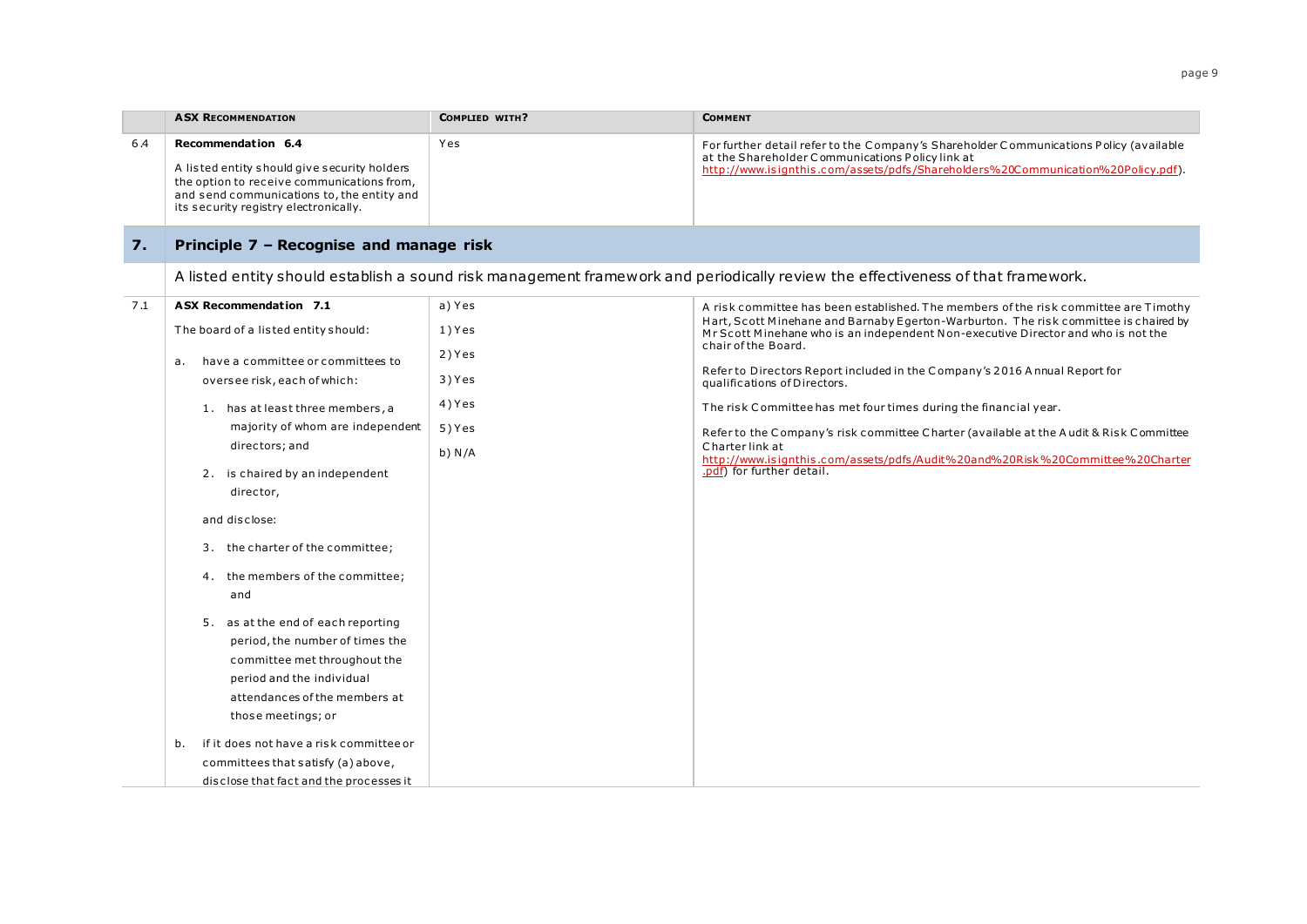|     | <b>ASX RECOMMENDATION</b>                                                                                                                                                                                                                                                                                                                                                                                 | COMPLIED WITH?   | <b>COMMENT</b>                                                                                                                                                                                                                                                                                                                                                                                                                                                                                                                                                                                                                                                 |
|-----|-----------------------------------------------------------------------------------------------------------------------------------------------------------------------------------------------------------------------------------------------------------------------------------------------------------------------------------------------------------------------------------------------------------|------------------|----------------------------------------------------------------------------------------------------------------------------------------------------------------------------------------------------------------------------------------------------------------------------------------------------------------------------------------------------------------------------------------------------------------------------------------------------------------------------------------------------------------------------------------------------------------------------------------------------------------------------------------------------------------|
|     | employs for overseeing the entity's risk<br>management framework.                                                                                                                                                                                                                                                                                                                                         |                  |                                                                                                                                                                                                                                                                                                                                                                                                                                                                                                                                                                                                                                                                |
| 7.2 | ASX Recommendation 7.2<br>The board or a committee of the board<br>should:<br>review the entity's risk management<br>а.<br>framework at least annually to satisfy<br>itself that it continues to be sound; and<br>disclose, in relation to each reporting<br>b.<br>period, whether such a review has<br>taken place.                                                                                      | a. Yes<br>b. Yes | The Company will regularly undertake reviews of its risk management framework to<br>establish an effective and efficient system for:<br>identifying, assessing, monitoring and managing risk; and<br>(i)<br>(ii)<br>disclosing any material change to the Group's risk profile.<br>The Company intends to disclose the matters contemplated by ASX Recommendation<br>7.2 in future annual reports.<br>For further detail refer to:<br>Refer to the Company's risk committee Charter (available at the Audit & Risk<br>Committee Charter link at<br>http://www.isignthis.com/assets/pdfs/Audit%20and%20Risk%20Committee%<br>20 Charter.pdf) for further detail. |
| 7.3 | Recommendation 7.3<br>A listed entity should disclose:<br>if it has an internal audit function, how<br>а.<br>the function is structured and what role<br>it performs; or<br>if it does not have an internal audit<br>b.<br>function, that fact and the processes it<br>employs for evaluating and continually<br>improving the effectiveness of its risk<br>management and internal control<br>processes. | a. N/A<br>b. Yes | The Company does not have an internal audit function. The Board directly oversees<br>relevant risk areas as part of its risk management function.<br>For further detail refer to:<br>Refer to the Company's Board Charter (available at the Board Charter link at<br>http://www.isignthis.com/for-investors/) for further detail                                                                                                                                                                                                                                                                                                                               |
| 7.4 | ASX Recommendation 7.4<br>A listed entity should disclose whether it has<br>any material exposure to economic,<br>environmental and social sustainability risks<br>and, if it does, how it manages or intends to<br>manage those risks.                                                                                                                                                                   | Will comply      | If the Company has any material exposure to economic, environmental and social<br>sustainability risk, it will disclose any such exposure and how it manages or intends to<br>manage those risks, in the relevant annual report.                                                                                                                                                                                                                                                                                                                                                                                                                               |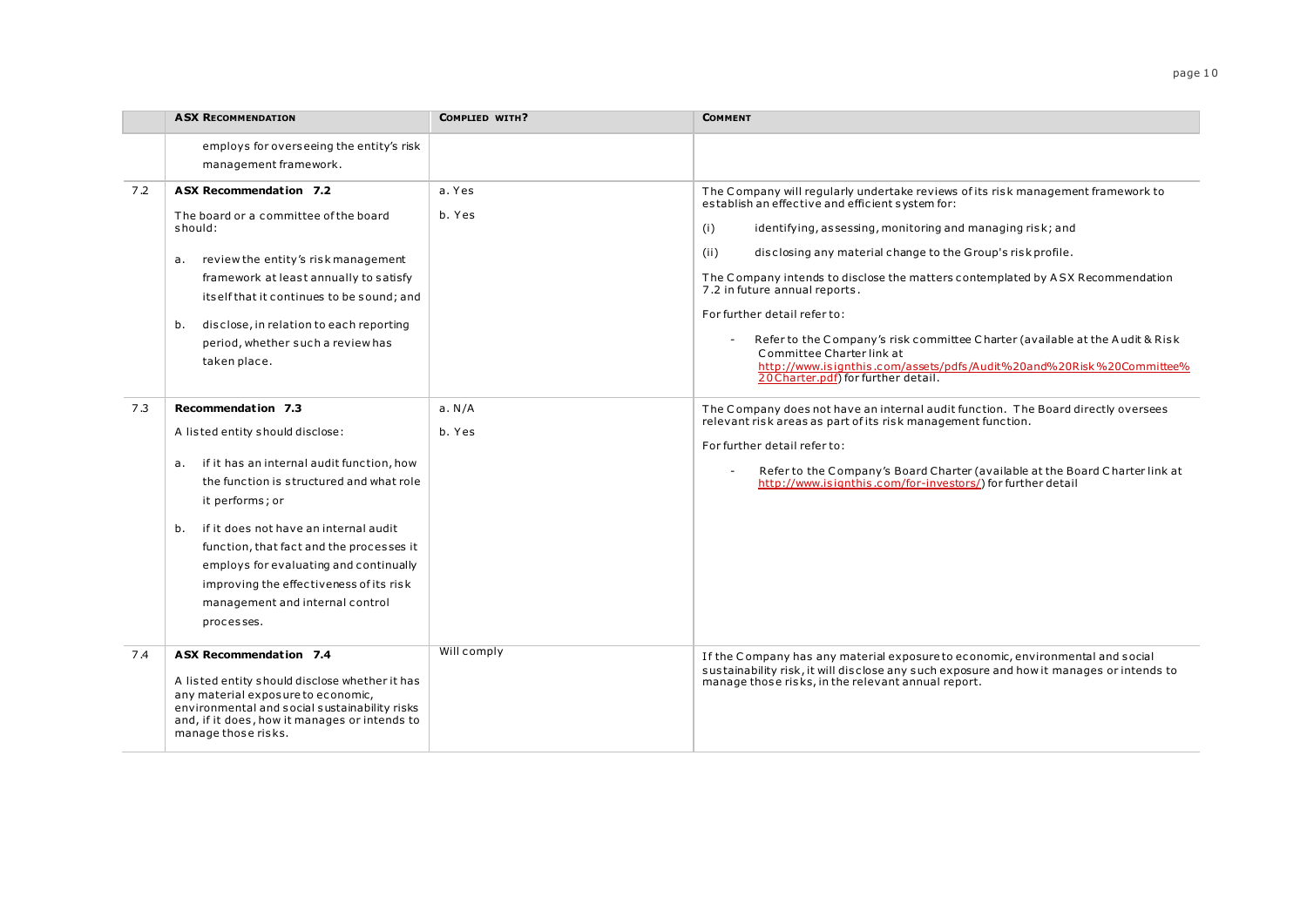|     | <b>ASX RECOMMENDATION</b>                                                                                                                                                                                                                                                             | COMPLIED WITH?                                                                                                                                                                                                                                                                                 | <b>COMMENT</b>                                                                                                                                                  |  |  |  |
|-----|---------------------------------------------------------------------------------------------------------------------------------------------------------------------------------------------------------------------------------------------------------------------------------------|------------------------------------------------------------------------------------------------------------------------------------------------------------------------------------------------------------------------------------------------------------------------------------------------|-----------------------------------------------------------------------------------------------------------------------------------------------------------------|--|--|--|
| 8.  | Principle 8 - Remunerate fairly and responsibly                                                                                                                                                                                                                                       |                                                                                                                                                                                                                                                                                                |                                                                                                                                                                 |  |  |  |
|     |                                                                                                                                                                                                                                                                                       | A listed entity should pay director remuneration sufficient to attract and retain high quality directors and design its executive remuneration to<br>attract, retain and motivate high quality senior executives and to align their interests with the creation of value for security holders. |                                                                                                                                                                 |  |  |  |
| 8.1 | <b>ASX Recommendation 8.1</b>                                                                                                                                                                                                                                                         | a. Yes                                                                                                                                                                                                                                                                                         | A remuneration committee has been established. The members of the Remuneration<br>Committee are Timothy Hart, Scott Minehane and Barnaby Egerton-Warburton. The |  |  |  |
|     | The board of a listed entity should:                                                                                                                                                                                                                                                  | 1. Yes                                                                                                                                                                                                                                                                                         | Remuneration Committee is chaired by Mr Tim Hart who is an independent Non-                                                                                     |  |  |  |
|     | have a remuneration committee which:<br>а.                                                                                                                                                                                                                                            | 2. Yes                                                                                                                                                                                                                                                                                         | executive Director.                                                                                                                                             |  |  |  |
|     | 1. has at least three members, a                                                                                                                                                                                                                                                      | 3. Yes                                                                                                                                                                                                                                                                                         | The remuneration committee has met once during the financial year.                                                                                              |  |  |  |
|     | majority of whom are independent                                                                                                                                                                                                                                                      | 4. Yes                                                                                                                                                                                                                                                                                         | The Company intends to disclose the matters contemplated by Recommendation 8.1(b)<br>in future annual reports.                                                  |  |  |  |
|     | directors; and                                                                                                                                                                                                                                                                        | 5. Yes                                                                                                                                                                                                                                                                                         | Refer to the Company's Remuneration Committee Charter (available at the                                                                                         |  |  |  |
|     | 2. is chaired by an independent<br>director,                                                                                                                                                                                                                                          | b. N/A                                                                                                                                                                                                                                                                                         | Remuneration Committee Charter link at<br>http://www.isignthis.com/assets/pdfs/Remuneration%20Committee%20Charter.pdf) for<br>further detail                    |  |  |  |
|     | and disclose:                                                                                                                                                                                                                                                                         |                                                                                                                                                                                                                                                                                                |                                                                                                                                                                 |  |  |  |
|     | 3. the charter of the committee;                                                                                                                                                                                                                                                      |                                                                                                                                                                                                                                                                                                |                                                                                                                                                                 |  |  |  |
|     | 4. the members of the committee;<br>and                                                                                                                                                                                                                                               |                                                                                                                                                                                                                                                                                                |                                                                                                                                                                 |  |  |  |
|     | 5. as at the end of each reporting<br>period, the number of times the<br>committee met throughout the<br>period and the individual<br>attendances of the members at<br>those meetings; or                                                                                             |                                                                                                                                                                                                                                                                                                |                                                                                                                                                                 |  |  |  |
|     | if it does not have a remuneration<br>b.<br>committee, disclose that fact and the<br>processes it employs for setting the<br>level and composition of remuneration<br>for directors and senior executives and<br>ensuring that such remuneration is<br>appropriate and not excessive. |                                                                                                                                                                                                                                                                                                |                                                                                                                                                                 |  |  |  |